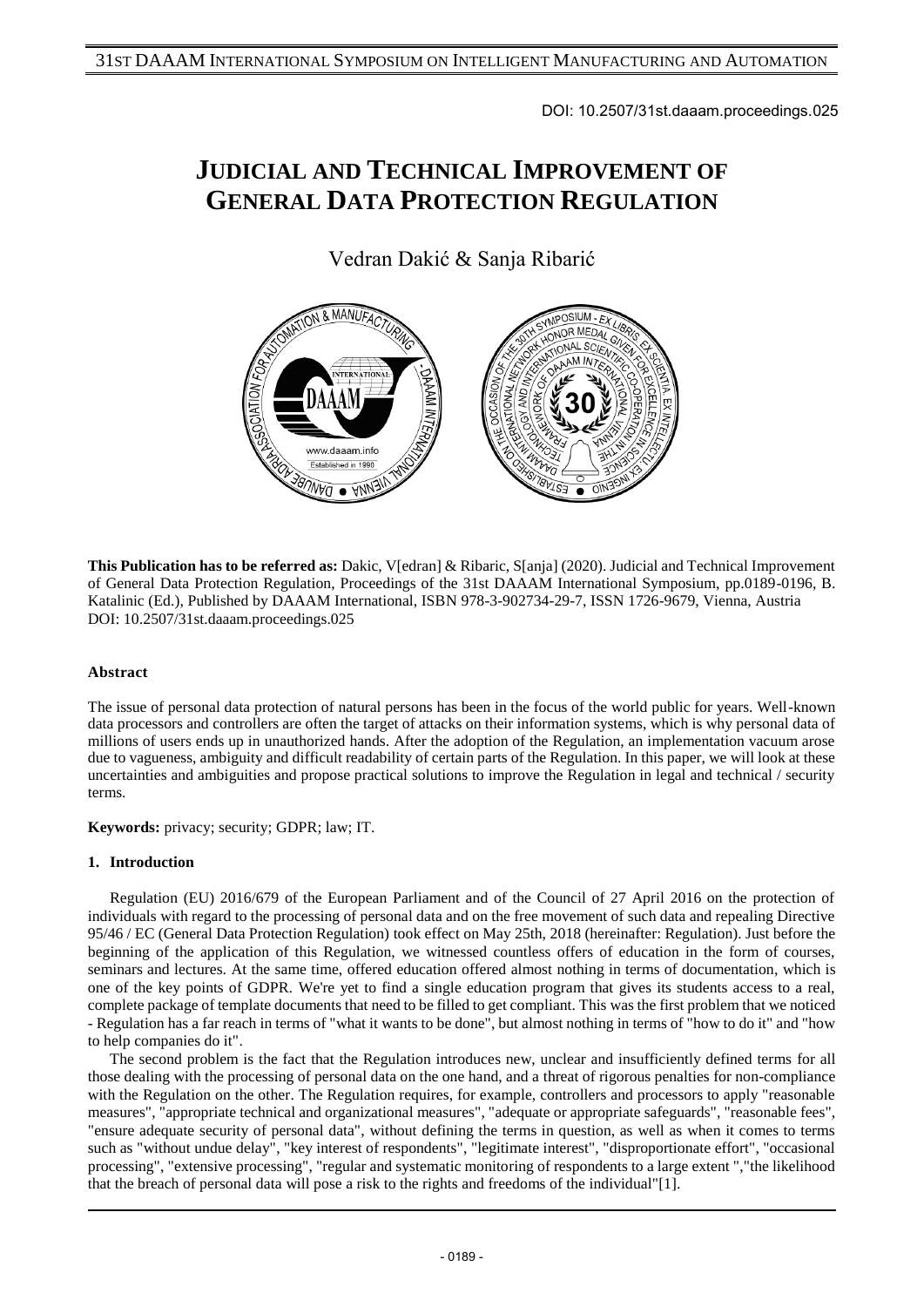It's full of terminology that's not explained properly, thus making it less understandable to regular people who need to implement it as this is not some kind of niche-based regulation - it applies to almost all of the EU companies. This leads us to the third problem. In such circumstances, the assessment of compliance with the Regulation depends solely on the interpretation of the provisions of the Regulation and this practice that will take some time to harmonize, which is often unavailable to those liable to apply the Regulation. The application of regulations based on interpretation creates legal uncertainty as it gives supervisory authorities and courts too much freedom to assess the existence of a breach of the Regulation and to assess the amount of the penalty which can be considered "effective, proportionate and dissuasive" [1]., while everyone else doesn't get clear instructions for legitimate business operation.

The aim of this paper is to go through legal and information security issues with the Regulation, describe some of the unclear terminology from the real-life standpoint, and offer new ideas on how to change Regulation so that compliance with it becomes possible. We're basing our work - in large part - on our practical experiences of actually working on GDPR compliance projects, over the span of the past three years. Also, we attended multiple seminars and education programs for GDPR, and that experience taught us a lot on the subject of problems that regular company owners will have with GDPR compliance.

#### **2. Legal issues with the Regulation**

*Ignorantia iuris nocet* (in translation - ignorance of the law is harmful) is one of the main principles of law and requires each of us to familiarize ourselves with legal regulations and act in accordance with them. The premise for this is that we understand what the regulations require of us. However, given the way legal regulations are written, this is sometimes difficult to understand for people with legal training, and very often almost impossible for those who do not have legal training. From the point of view of persons who do not have legal knowledge, additional difficulties in the application of regulations occur if they cannot find all the necessary information in one document or in one place, or if they are not familiar with the place and manner in which relevant information can be obtained.

This Regulation is an example of such a legal regulation with a multitude of professional, multidisciplinary, insufficiently clear and undefined terms that create legal gaps and require additional interpretation. In order to satisfy regulary requirements all organizations subject to GDPR need to conduct activites to adopt or modify their data usage, security and privacy policies [2].

That there is an awareness of the vagueness of the Regulation, the ambiguity of its provisions and the need for additional regulation to achieve legal certainty stems from the fact that the European Data Protection Board (EDPB) was established at EU level under Article 68 of the Regulation (hereinafter: the Committee). The Committee in question consists of representatives of national data protection authorities and the European Data Protection Supervisor, and its task is, among other things, to advise on personal data protection issues, issue guidelines, recommendations and best practices on issues regulated by the Regulation, review the practical application of these guidelines, recommendations and examples of best practice and, if necessary, their adaptation.

The Committee began its work on May 25, 2018, and by the end of 2019, it has published five guidelines that seek to provide clarifications and recommendations for controversial issues that have arisen in practice, which are related to:

- certification as a means of proving compliance with the Regulation [3],
- accreditation certification bodies [4],
- transfer of personal data to third countries [5],
- territorial application of the Regulation [6] and
- codes of conduct aimed at specifying how to apply the Regulation [7].

By the end of 2019, the Committee submitted for public discussion proposals for four further guidelines relating to:

- processing of personal data based on a contractual relationship with the respondent within the "online services" [8],
- processing of personal data via video devices [9],
- protection of personal data "by design" and "by default" [10] and
- the right to be forgotten in the search engine cases [11].

Until 25 May 2018, in accordance with Article 29 of Directive 95/46/ EC, which was repealed with the Regulation being enforced, the advisory role and tasks of providing guidelines, opinions and recommendations related to the protection of personal data of respondents were performed by the Working Group individuals in relation to the processing of personal data (Article 29 Working Party - A29WP; hereinafter: the Working Group).

At its first plenary meeting, the Committee endorsed sixteen documents previously drafted by the Working Group, including guidelines on:

- application and setting of administrative fines [12],
- determination of the leading supervisory body for controllers and processors [13],
- data protection officer [14],
- assessment of the impact on data protection and the likelihood that the processing will result in a high risk [15],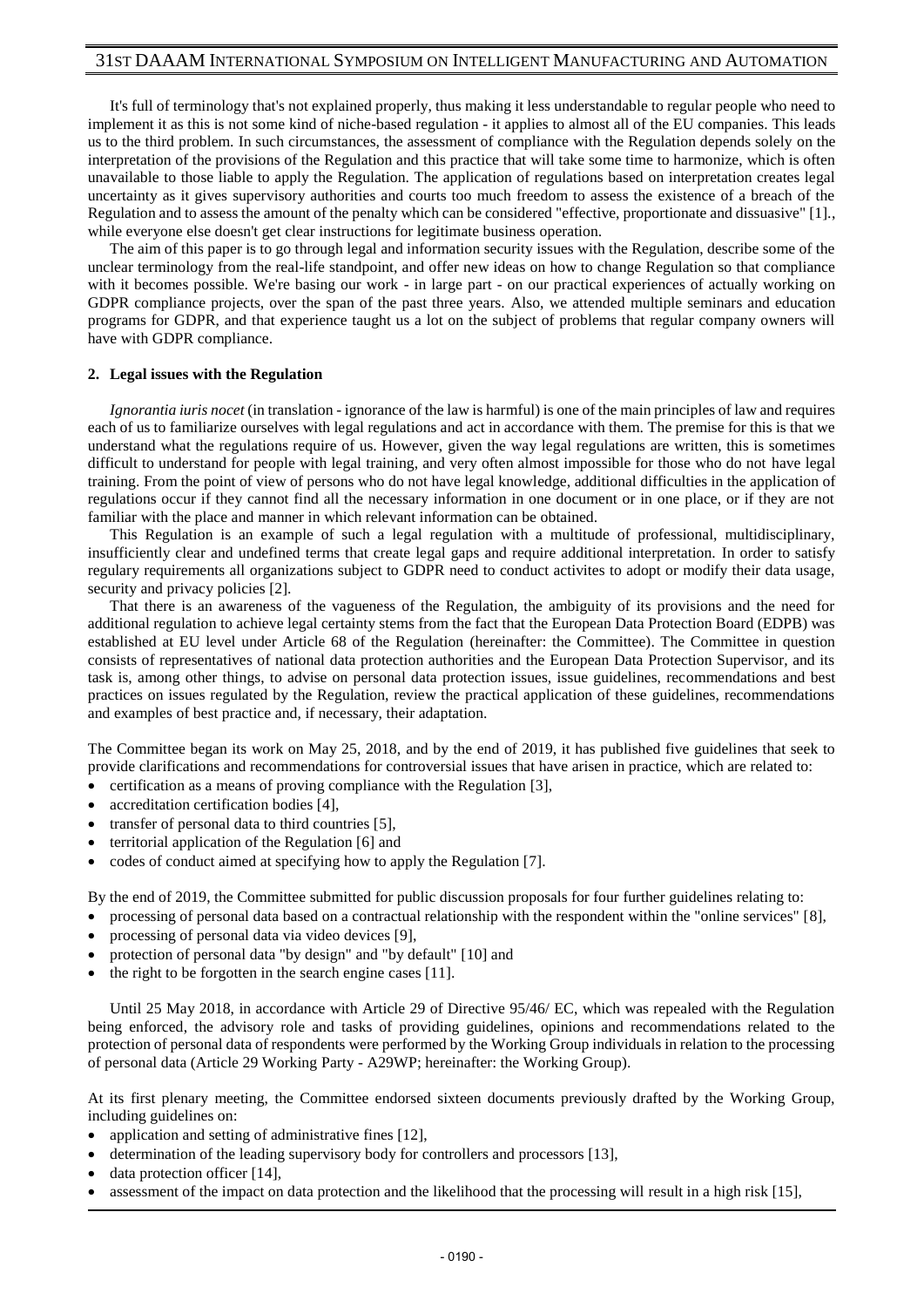- the right of respondents to data transfer [16],
- notification of personal data breach [17],
- automated decision making and profiling [18],
- the principle of transparency [19] and
- consent [20].

Taking into account the scope and diversity of topics covered by the guidelines of the Committee and the Working Group, it is clear that the vast majority of terms in the Regulation are vague in themselves, which prevents its uniform application in practice and causes legal uncertainty.

For example, one of the terms not defined by the Regulation, and very important, is the term "high risk". The term is related to the obligation of the controller to keep records of processing activities, to conduct an impact assessment on personal data protection before processing, obliges to inform the respondent about personal data breach and to consult with the supervisory authority before processing. By non-performance or irregular performance of the stated obligations, the processing manager is exposed to misdemeanour liability and high fines.

The complexity of this concept is evident from the Guideline on Data Protection Impact Assessment and Determining whether Processing Procedures "Are Likely to Cause High Risk" within the meaning of Regulation 2016/679, adopted by the Working Group on 4 October 2017 and accepted by the Committee [15]. It follows from this guideline that when assessing the possibility of the occurrence of "high risk" it is necessary to take into account whether profiling is done, whether automated decision-making is used, whether there is systematic monitoring of respondents, whether it is sensitive data or data very personal in nature, whether it is extensive processing, whether it is matching or combined data sets originating from several types of processing, which have been carried out for several purposes and / or by several processing managers, whether it is sensitive categories of respondents, whether it is about the innovative use or use of new technologies and organizational solutions, and whether the processing itself prevents respondents from exercising their rights or from using the service.

The mentioned Guideline of the Working Group seeks to clarify the concept of "extensive processing" by proposing factors that need to be taken into account when assessing processing. The Working Party notes that when assessing the extent of processing, the number of respondents involved (either as a specific number or share of the relevant population), the amount of data and/or a range of different data processed, the duration or continuity of the processing and the geographical scope of processing activities should be taken into account.

The mentioned terms are new for the average controller and/or processor and it is difficult to expect that, by reading the Regulation, they will be able to independently determine which factors he must take into account when interpreting certain terms which expose them to the risk of misjudgement and unintentional Regulation violation.

By not defining, nor prescribing a framework from which it would be unequivocally clear what is considered reasonable, adequate, appropriate, disproportionate, etc., the Regulation puts taxpayers in a position to, even when acting in good faith and making every effort to be in compliance with requirements of the Regulation, they cannot be completely sure that their assessment and interpretation will correspond to the assessment and interpretation of the supervisory body that comes to them to supervise the business, i.e. the court in case of a dispute.

Insufficient precision of the Regulation is being compensated with aforementioned guidelines, recommendations, examples of good practice, binding decisions taken by the competent authorities, however, the same in practice only results in even greater legal uncertainty when considering the number of authorized bodies and the time necessary to harmonize their practices.

The Regulation has been fully applied since May 25th 2018., and new disputable issues arise on a day-to-day basis to which the Regulation itself does not provide a concrete answer, as a result of which a number of new interpretations and guidelines are expected in the future. However, until they are adopted, the path is open for legal uncertainty, both in relation to controllers and processors, and in relation to the respondents. Also, although the aim of the guidelines is to facilitate the application of the Regulation, they often include concepts that are clear only to a small percentage of experts and require additional explanations.

Based on the analysis of the Regulation and its application in practice, we concluded that:

- for the average controller and processor, many terms from the Regulation are non-transparent and confusing, as well as the obligations imposed on them by the Regulation;
- that the average controller and processor does not know who is in charge of interpreting the Regulation and that opinions, guidelines, recommendations, best practices and binding decisions of public authorities are made public, available through their official website;
- some of the guidelines of the Committee and the Working Group have not been translated into other languages is another aggravating circumstance that puts some managers and processors in an unequal position.

In addition to the Committee and the Working Group for the Interpretation of the Regulation, national supervisory authorities, as well as the courts of the Member States of the European Union are therefore in charge of giving opinions, recommendations, guidelines and creating practice.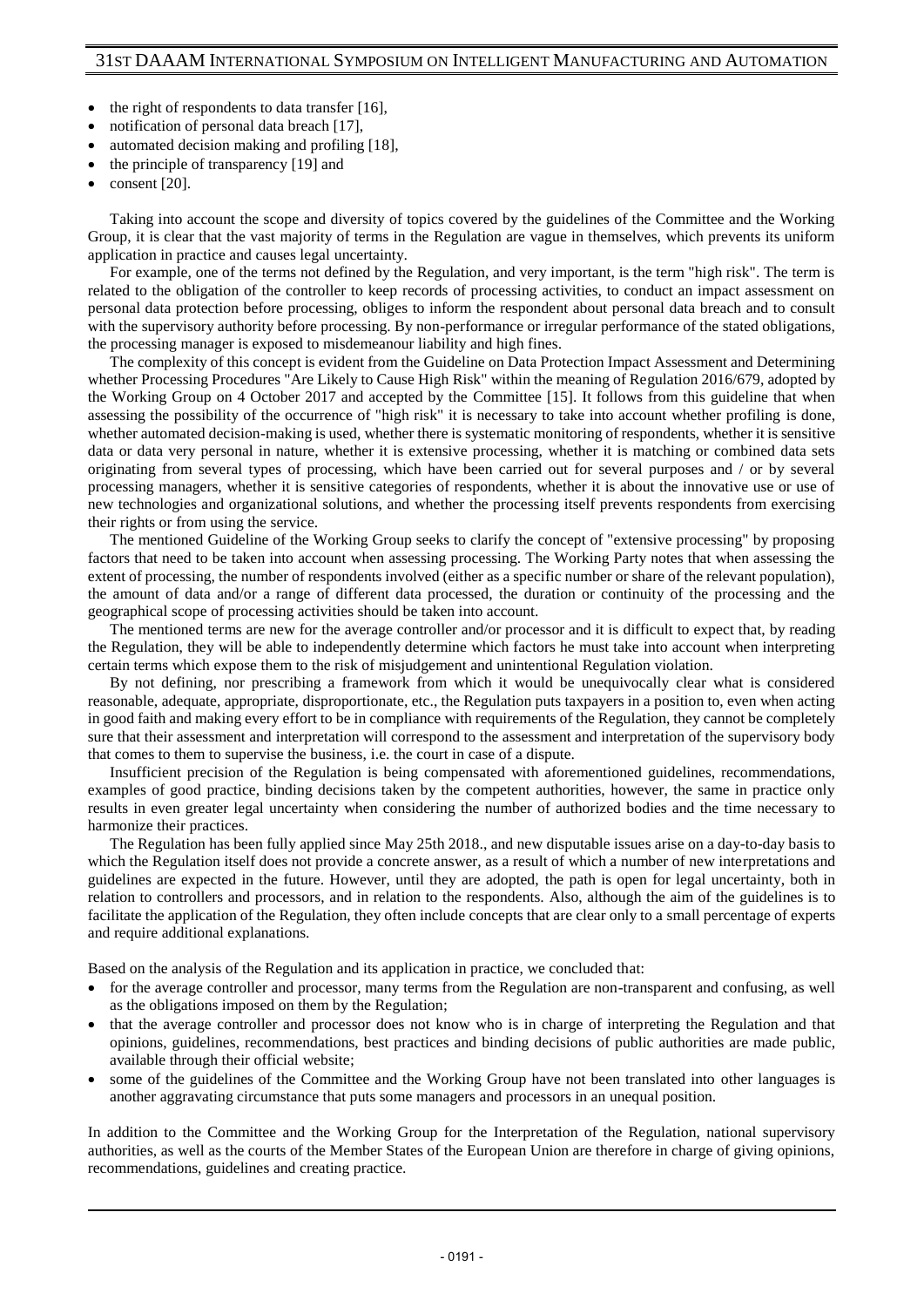An individual controller may be audited by a supervisory authority from any Member State of the European Union, and proceedings for breach of personal data of respondents may be brought before a court of any Member State of the European Union. The practice of the supervisory authorities and courts of the Member States, although being harmonized, does not have to be the same precisely because of the need to interpret the Regulation and may be completely inaccessible to the controller either physically or linguistically. Courts also publish their practice very rarely or not at all, which further complicates the consistent application of the Regulation.

Awareness of the complexity of personal data protection of respondents and the issue of interpretation and application of the Regulation stems from the fact that the Regulation prescribes that the Data Protection Officer must have professional qualifications, especially professional knowledge of law and practices in the field of personal data protection. No standardized form of professional development or certification so that persons who will become data controllers can become acquainted with the details of the implementation of the Regulation. There is no regulation of any periodic system of centralized informing of personal data protection officers or the public about news in the application, opinions, court judgments and the like. The consequences of such a lack of transparency are even greater when the structure and size of controllers and processors are taken into account. At the level of each EU member state, there are only a few percent of controllers and processors who have the human, time and financial resources to set up a team of people to implement the Regulation, which puts other processors and processors (usually SMEs) in very unequal market position, even when they have a desire to be in compliance with the Regulation.

Given the vagueness and ambiguity of the Regulation as well as the need to know the work and practice of all bodies dealing with the application of the Regulation, we consider it indisputable that the personal data protection officer must have legal knowledge. However, in today's digital age, when a large part of the personal data of respondents is processed through computer systems, for the application of the Regulation we consider the principles and scope of information technology knowledge equally as important, as well as application of both in practice. With this in mind, we believe that it is necessary to formally educate data protection officers as well as to organize a system of regular testing of their knowledge, in order to keep abreast of evolving and changing practices.

## **3. Regulation information security issues at the technological implementation level**

The issue of the Regulation continues in the technological implementation of the Regulation in terms of information security of information technology systems, as the Regulation prescribes unclear rules on the application of various security technologies. At the same time, the Regulation in some way imposes an obligation to introduce an information security management system similar to that introduced by ISO 27001 or 27002 standards. However, there are significant differences between the Regulation and ISO 27001/2 standards. Based on the conducted analysis, we have identified several areas in which the stated standards and the prescribed requirements of the Regulation differ:

- ISO 27001/2 and similar standards are optional standards that managers and processors introduce to bring their business into line with some internationally accepted standards for information security (i.e. for internal reasons), or to prepare for a more competitive market presence (for business reasons), where business reasons often prevail, when such standards are introduced, i.e. in order to comply with the conditions of various business tenders, which is why there is no legal obligation to introduce ISO 27001/2,
- ISO 27001/2 standards have very detailed measures and criteria introduced by specialized, educated and authorized persons who have taken complex exams before certification bodies in order to become auditors (auditors) of information security, while this is omitted by the Regulation as a result of which most controllers and processors blindly "bought" low-quality documentation from the Internet in order to "comply" with the Regulation as soon as possible,
- ISO 27001/2 standards require significant material investment in terms of recording business processes of controllers and processors, technological solutions, preparation of documentation and employee time, but this is in itself in the DNA of such standards. The regulation imposes such a way of thinking on all controllers and processors.
- Due to the obligation to comply with the Regulation, which by the start date of application did not bring almost any assistance to taxpayers (documentation, interpretations, active prescribing of necessary standards, minimum technical and safety standards for compliance), a number of harmful phenomena occurred in terms of quality compliance with the Regulation;
- Due to the complexity of the topic and the associated costs, most controllers and processors decided to do all the steps independently, and as audits, risk analysis and similar procedures require extensive knowledge of processes and procedures (often undocumented) and even more extensive legal knowledge, in fact the majority of controllers and processors have been put in the position that from the very start, the compliance with the Regulation they will be based on the wrong premises, and thus come to wrong or semi-accurate conclusions,
- Due to previously mentioned facts, a large number of persons or legal entities offering services for establishing compliance with the Regulation appeared on the market, and there were cases when experts "proved" their knowledge with non-existent and unofficial certificates, both via projects for establishing compliance with the Regulation, as well as via trainings where certificates for personal data protection officers were awarded.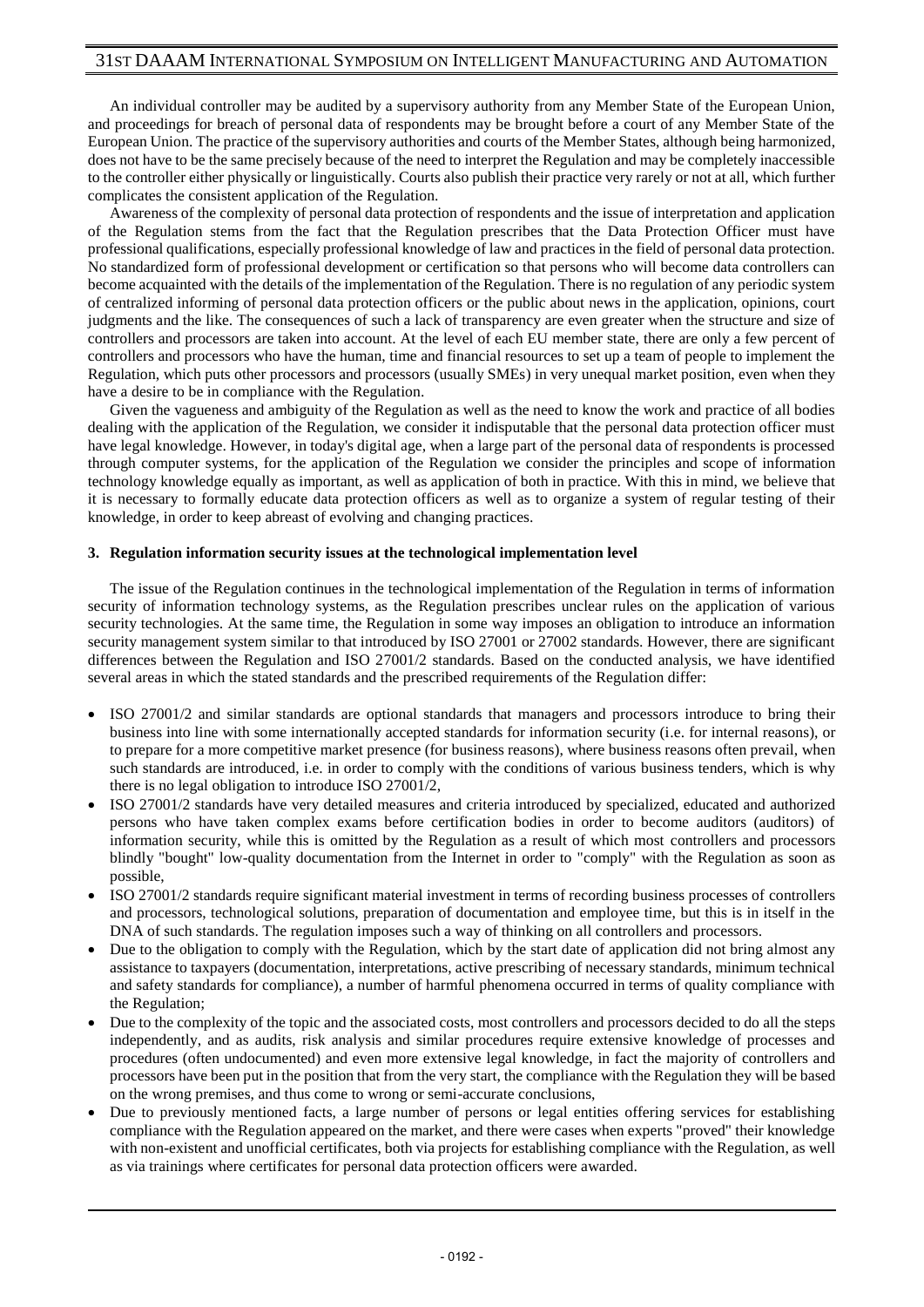Such situations could have been easily avoided, through the publication of minimum concrete standards, the documentation that controllers and processors have to go through and the certification of personal data processing officers in order to be able to comply with the provisions of the Regulation with certainty. This would prevent further deterioration in the compliance quality and address a lot of grey areas for decisions that follow from the potentially subjective understanding of parts of the Regulation by legal entities on the one hand and regulatory agencies on the other.

Let's illustrate the analysed topic on a simple example. We're deliberately going to use one of the most widely used examples to illustrate the problem. A company (controller and processor) uses shared Internet access for employees' computers, a web store where it sells its products for which it offers to send promotional materials via marketing e-mail list, a wireless computer network used by employees to connect to business network and the Internet and an external accounting service to which documents are sent partly physically (paper) and partly through e-mail. Also, employees are provided with remote access to the infrastructure through PPTP (*Point to Point Tunnelling Protocol*) or SSTP (*Secure Socket Tunnelling Protocol*) VPN (*Virtual Private Network*) connection. This is one of the examples where the Regulation completely fails to use its power as an element of raising the quality of information security at its most basic level.

The application of "appropriate organizational and technical measures" is required, without knowing what this specifically means. We see no reason why the Regulation does not prescribe what the minimum level of security is - what kind of wireless encryption technology (i.e. insist on a minimum WPA2-Enterprise that uses certificates and ban WEP and WPA protocols that are insecure as it's been well documented)[21][22], why there was no insistence on at least minimal network security measures (install a firewall on the network, all computers or both) and why isn't it mandatory that some file encryption technology must be used to send files with personal data of private persons via e-mail. In terms of VPN connection, it could be prescribed to prohibit the use of insecure PAP and MS-CHAP authentication systems (*Password Authentication Protocol*, *Microsoft Challenge Handshake Authentication Protocol*) [23], as well as some types of insecure VPN connections (i.e. PPTP or SSTP) [22]. There are also known attacks on IPsec (*Internet Protocol Security*) IKE (*Internet Key Exchange*) and SSTP VPN connections [24][25]. All the mentioned authentication systems and VPN connections have a number of security vulnerabilities that can easily lead to data leaks, including personal data.

The example given is actually an example that can be scaled to a controller or processor of almost any size, as Internet presence and especially remote connectivity is something that became even more important with the COVID-19 pandemic situation.

We are very aware of the fact that us saying that the Regulation needs to "prescribe" security minimums will potentially lead to objections of excessive administrative meddling. The simple fact is - we should keep in mind that it is almost impossible to buy a wireless access point without WPA2-Enterprise mode (with authentication through a certificate) and a computer without operating system firewall. In terms of sending files via the Internet, it can be done securely by setting passwords on the files themselves or file archives. From the aspect of VPN connections, it could be recommended to use the L2TP protocol (Layer 2 Tunnelling Protocol) with authentication via certificates, since all protocols that use PSK are vulnerable (Pre-Shared Key). All of these technologies are available for no additional costs.

The obligation to use business user certificates to sign documents containing personal data and sent via the Internet could also be introduced as it's nothing new. Using our example as a basis, further research needs to be made to analyse if there's a way to minimize the use of personal data in accounting business processes, and if not, what can be done to protect personal data from leaking [26]. A typical example of why personal data is sent via the Internet in everyday business are e.g. business trips (sending data on an employee going on a trip to a travel agency), communication with external accounting services (sending invoices in PDF format for expense claims, salary processing, etc.). Services that use digital certificates for signing documents in the EU already exist in practice, i.e. in the communication of lawyers with the courts in proceedings before the Commercial Courts. Thus, the vast majority of the proposed measures actually boil down to configuring pre-existing technologies, without any additional financial investment. It would require some time to set up security systems appropriately. But it would already be a big qualitative shift in the direction of improving the level of communication security in such everyday situations.

A particularly sensitive area of the described example is the use of web stores and marketing lists to sell services and communicate with customers. Compliance with the Regulation becomes very complicated and depends on a number of parameters - whether the legal entity and the private person already have a previous business relationship, whether there is a legal obligation to ask for personal data, whether the legal entity uses technologies to monitor customer tracking while using a web store, whether tracking data is used for some form of automated processing, or profiling.... Due to the complexity these concepts, controllers and processors either took the risk and left everything as it was before the Regulation - since everything else is too demanding and too expensive - or applied consents as the "only" way to insure against non-compliance. In practice, there's an abundance of cases of conditional use of services with mandatory consent or forcing a non-existent legitimate interest with a failed or incorrectly conducted proportionality test. What data controllers and processors need is a clear guidance on when to implement these mechanisms, explained in simple terms. Then it makes sense to leave it in the hands of auditors from governing bodies to check whether or not these guidances have been implemented correctly.

One of the frequent and definitely the most complex examples of the implementation of the Regulation in practice is the use of personal data of users from various databases for testing in application development processes. Prescribing that a publicly available test database with randomly generated data at the level of the entire European Union must be used would significantly reduce the possibility of personal data leaks from test environments, as test environments are often less protected from security attacks than real, production environments.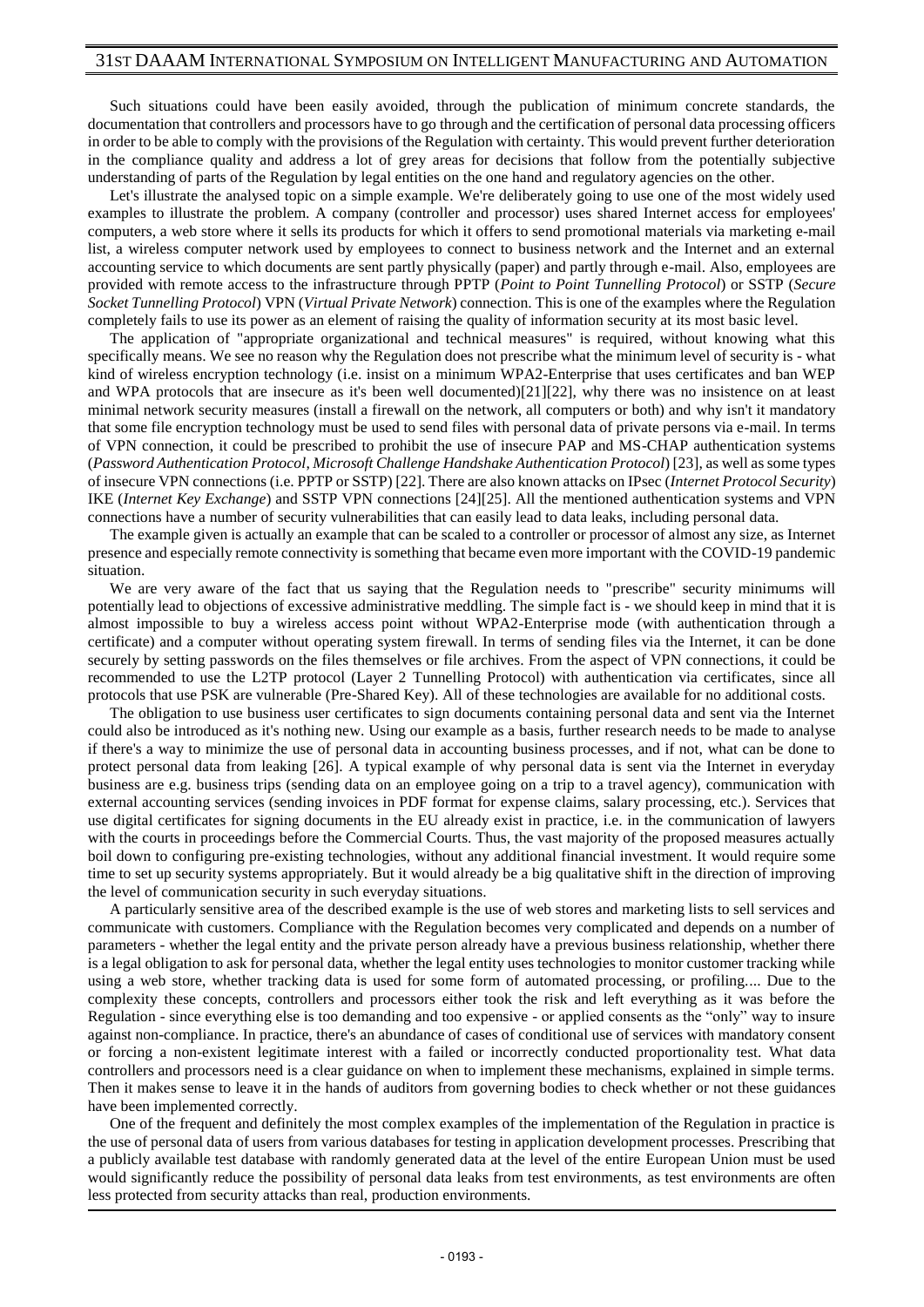Using known and publicly available test databases created by Microsoft and the authors of this paper, we created one of the test databases with randomly generated user data in XLS and .bak format for Microsoft SQL Server. Such content could be easily upgraded by the controller or processor for internal purposes, if an extension with additional data types is required. At the overall Regulation implementation level, one could approach the development of a simple online application that would allow easy creation and addition of additional content, recording content in CSV format, which is easily converted to XLS format and loaded into databases. We mention this only as an example of a simple procedure that only takes minutes, that can greatly help processors or processors who develop applications to comply with the provisions of the Regulation.

## **4. Further elaboration on the subject of introducing mandatory education and certification for data protection officers**

There are many different areas in which a country, using its ability to implements laws and regulations, uses that power for the greater good. Some examples include ensuring quality of people/experts working in areas of architecture, building industry, education, health services etc. All of these activities require passing of additional exams to ensure candidate's familiarity with law, norms, technologies, procedures etc. It's a simple fact that a person can't be a heart surgeon unless he or she attends medical school, does residency, passes additional exams and then - and only then - can that person perform a heart surgery. Similar procedures apply to other aforementioned activities, albeit a bit simpler procedure.

In the 21st century, the greatest wealth - or the most important priority of any business - is to have access to relevant information. It's only normal that business will do a lot to get access to information, which includes personal information about end users, customers etc. This is why companies like Facebook, LinkedIn, Google, Apple, Microsoft and others put such a big priority on getting access to the data, so that they can use the data to their own benefit. It's in the nature of business to do so and as long as they're doing that in accordance with the law, there should be no problems.

The problem that keeps happening in the past five to ten years is the fact that these and other companies, and even governments are selling, re-selling, buying, manipulating and mis-using that data, and trying to use it with only their benefit in mind. This is why data privacy laws were introduced all over the world, including the EU. Some legal frameworks that were created so that data can be shared in accordance to the law have been struck down by the courts. The biggest example of that was the EU-US Privacy Shield, which was struck down by the European Court of Justice in July 16th, 2020. This only goes to shows us that we need work from the ground-up (regular people all the way to people creating laws), not only from the top-down (the other way around). And the only way to introduce a ground-up change to situations like these is by educating people so that they know what's right, and what's wrong.

It's therefor completely baffling that the Regulation didn't create some sort of educational and certification framework for key people in the information security scheme mandated by the Regulation - Data Protection Officers. As explained earlier, there are so many other examples where laws did that for a variety of other activities. On top of that, there are so many educational programs verified by EU governments that claim to teach people about information security. There are different levels of ISO 27001 training (Implementer, Auditor, Internal Auditor, Foundations etc.). There are other ISO 27000 certifications (27002, 27004, 27005) that go even deeper into the subject - implementation, measurement of information security, security risk management, etc. It makes no sense that these certifications are available for practically the same topics if a person wants to be an ISO auditor, while no official, mandated certifications were created for GDPR compliance. There are other programs - for example ISACA's CISA, Certified Information Systems Auditor. Just as an example, a person that passed CISA, with external or internal help of a lawyer would make a very strong team to implement GDPR. Other programs (PECB, EUGDPR) could also be further evaluated, modified and changed to form a core of official GDPR certification. We're using PECB and EUGDPR just as examples of programs that claim to be DPO certifications, while obscuring the fact that there is no DPO certification. We mentioned this problem previously in this paper.

#### **5. Conclusion**

On the one hand, the regulation requires multidisciplinary knowledge, strict formalism, in-depth analysis of business processes of processing managers, detailed and up-to-date keeping of numerous records, continuous education and testing of employees' knowledge and actions, supervision of data processors, introduction of appropriate security measures etc. Requests towards controllers and processors are numerous and extensive, while at the same time the compliance assessment is left in the air, due to insufficient definition of key concepts and obligations. This opens the way to arbitrariness and legal uncertainty.

It is undeniable that it is impossible to prescribe solutions in advance for every situation that may occur in practice, but given that every data controller and processor is obliged to act in accordance with the Regulation, we believe that the Regulation needs to be heavily updated so that compliance becomes an achievable, realistic goal. We consider it necessary to define the terms covered by the Regulation in such a way as to be comprehensible to persons who have no prior knowledge in the field of law and information technology, and, on the other hand, to provide clear, specific and verifiable criteria for assessing compliance.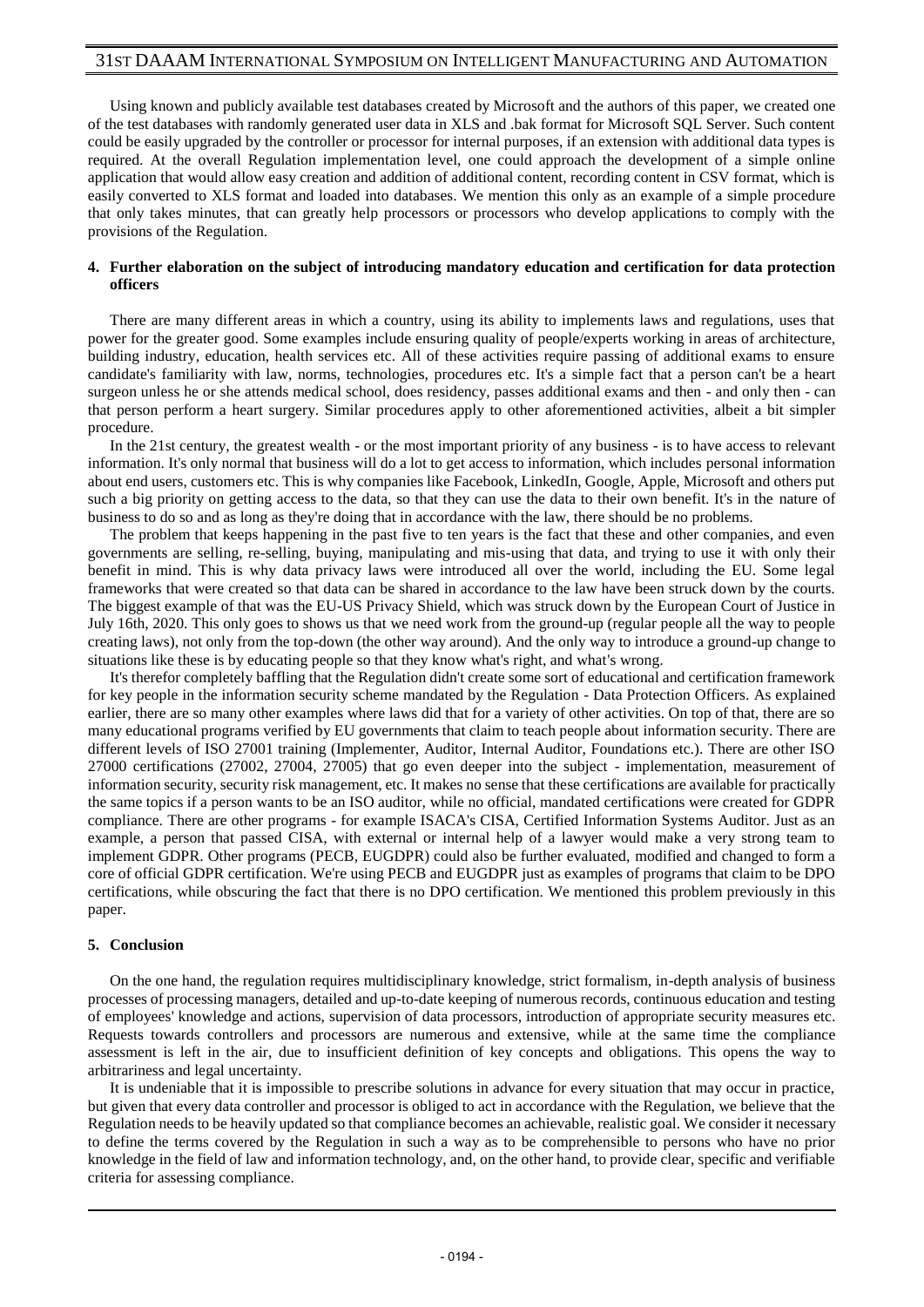In this way, doubts in the actions of the controller and processor will be removed, and respondents will be provided with adequate protection of their rights. For this reason, we believe that in order to improve the Regulation and its implementation, it is necessary to take the following steps:

- do a comprehensive update of the Regulation so that the average person can understand it, which means that it is necessary to clarify all terms that are not well defined by the Regulation,
- prescribe the mandatory certification of persons who will perform the duties of personal data protection officers,
- form a centralized information system on novelties in the implementation of the Regulation based on opinions, guidelines, recommendations, examples of best practice, court rulings, etc.,
- focus on feasibility for all controllers and processors, not just those who may have a team of people for the compliance process (large companies),
- create a centralized online service for creating test data so that testing in application development is conducted on test, and not on real personal data of respondents,
- prescribe minimum technical and security measures, in clear language,
- prescribe the minimum required security standards for the most commonly used services such as wireless access, remote access via virtual private networks, etc.,
- translate the documents of the Committee and the Working Group to all EU member languages at a greater speed so that controllers and processors, as well as respondents from all of the EU countries, can have equal access to all relevant decisions of these bodies.

We firmly believe that implementing these steps would go a long way towards making GDPR compliance a possibility, not an unachievable myth. Further research can be done in terms of comparing various regulatory body practices across the European Union as these practices should be standardized. Also, research can be done on the topic of how to implement GDPR compliance for a variety of different business entities, especially with fast-changing environments (due to regular change cycle and COVID-19 pandemic) - like education sector, work from home, wide-spread usage of various biometric technologies (video-surveillance, thumbprint scan). Manufacturers of modern smartphone devices commonly use fingerprint recognition to access more expensive devices [26], for example, to create one-time passwords for VPN connections, e-banking solutions etc. The question is – does that data leave the device, where, why, and what is it being used for?

Furthermore, new research needs to be done because of the fact that Privacy Shield can't be used as a framework to cover data export to USA as this fact will significantly change the way companies work with data.

#### **6. References**

- [1] EPDB (2016). Regulation (EU) 2016/679 of the European Parliament and of the Council of 27 April 2016 on the protection of natural persons with regard to the processing of personal data and on the free movement of such data, and repealing Directive 95/46/EC (General Data Protection Regulation), Bruxelles.
- [2] EPDB (2018). Guidelines 1/2018 on certification and identifying certification criteria in accordance with Articles 42 and 43 of the Regulation, Bruxelles.
- [3] EPDB (2018). Guidelines 1/2018 on certification and identifying certification criteria in accordance with Articles 42 and 43 of the Regulation, Bruxelles.
- [4] EPDB (2018). Guidelines 4/2018 on the accreditation of certification bodies under Article 43 of the General Data Protection Regulation (2016/679), Bruxelles.
- [5] EPDB (2019). Draft administrative arrangement for the transfer of personal data between each of the European Economic Area, Bruxelles.
- [6] EPDB (2019). Guidelines 3/2018 on the territorial scope of the GDPR, Bruxelles.
- [7] EPDB (2019). Guidelines 1/2019 on Codes of Conduct and Monitoring Bodies under Regulation 2016/679, Bruxelles.
- [8] EPDB (2019). Guidelines 2/2019 on the processing of personal data under Article 6(1)(b) GDPR in the context of the provision of online services to data subjects, Bruxelles.
- [9] EPDB (2019). Guidelines 3/2019 on processing of personal data through video devices, Bruxelles.
- [10] EPDB (2020). Guidelines 4/2019 on Article 25 Data Protection by Design and by Default, Bruxelles.
- [11] EPDB (2020). Guidelines 5/2019 on the criteria of the Right to be Forgotten in the search engines cases under the GDPR (part 1), Bruxelles.
- [12] A29WP (2017). Guidelines on the application and setting of administrative fines for the purposes of the Regulation 2016/679, Bruxelles.
- [13] A29WP (2017). Guidelines for identifying a controller or processor's lead supervisory authority, A29WP, Bruxelles.
- [14] A29WP (2017). Guidelines on Data Protection Officers ('DPOs'), Bruxelles.
- [15] A29WP (2017). Guidelines on Data Protection Impact Assesment (DPIA) and determining whether processing is "likely to result in a high risk" for the purposes of Regulation 2016/679, Bruxelles.
- [16] A29WP (2017). Guidelines on the right to data portability, Bruxelles.